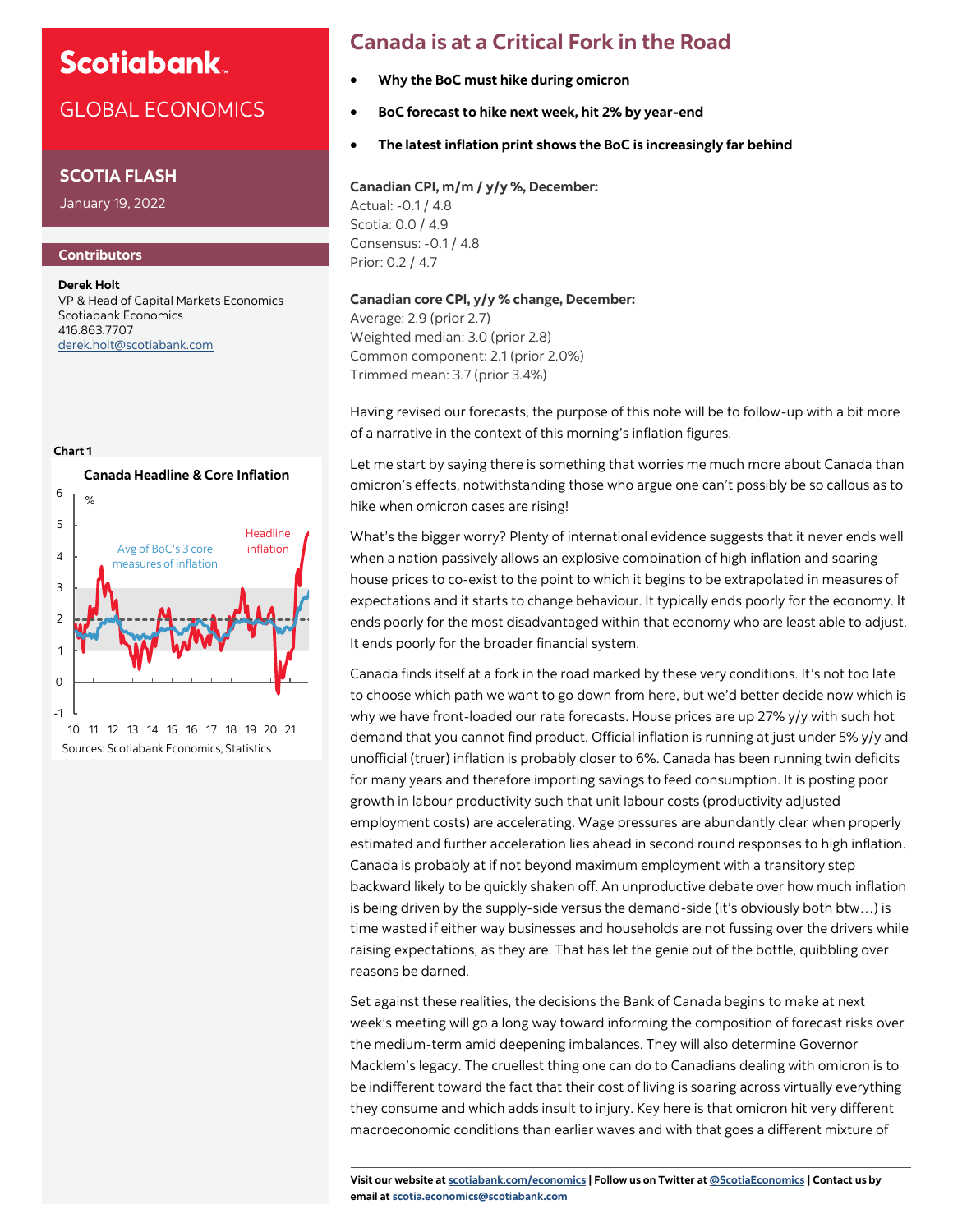the risks to monetary policy. The job of monetary policy at such a point is to manage inflation and leave targeted supports and other measures to other policy officials and private enterprise to manage.

Before turning toward the relatively more mundane matter at hand (ie: the latest inflation wiggles), a brief outline of our Bank of Canada forecasts is offered.

### **BANK OF CANADA FORECASTS**

Here is our revised BoC forecast.

- +175bps of hikes this year, +50 next
- +25bps next week
- +25 in March
- +50 in April
- $+25$  in June
- $\bullet$  +25 in July
- End 2022 at 2%
- Two more hikes in early 2023 to a terminal rate of 2.5%.
- Reinvestment roll-off guidance as soon as next week, implementation by Spring.

This is materially more aggressive than when we had first led consensus with our 8 hikes forecast for 2022–23 last Fall. What has changed since then to give us comfort in becoming more aggressive?

- Governor Macklem's speech in mid-December dropped the gloves. It was a rather large omission if he didn't intend to forget to mention they wouldn't hike until spare capacity is shut, and the tone of his speech fully pivoted toward being more uncomfortable with inflation.
- Fed Chair Powell's December press conference and his testimony last week did likewise. The Fed and the BoC have altered their reaction functions and we need to adapt as a significant barrier to forecasting tightening has been lowered.
- We have more evidence that omicron is less severe in terms of its outcomes than initially feared. Cases are very high, but hospitalizations and ICU cases are generally reflecting much less average intensity of effects. Perhaps perversely, we have more conviction that omicron will give way to higher antibody levels including via sped-up booster campaigns into Spring.
- Q4 GDP growth in Canada is tracking *much* stronger than we had anticipated. In fact, it's hard to decipher much of any macroeconomic effect upon the quarter as a whole from BC's flooding and/or the other drivers of the economy buried this effect in the numbers. That positions the exit point from 2021 at a higher level which helps to insulate against some of the omicron shock into the start of the year.
- The real policy rate has plunged more deeply negative. When policy should have been tightening, it eased. The inflation-adjusted policy rate is the way to look at policy accommodation including through our models and just as inflation climbed and met a policy of benign neglect it eased policy much further. Even with our forecast pace of policy tightening the real rate will remain significantly negative.
- December's jobs report added to the jobs recovery that is 241k above pre-pandemic employment levels. Taking a transitory step back in January–February will likely only temporarily dent this overshoot on maximum employment before a rebound follows. Canada is more advanced in its jobs recovery and likely has a higher natural rate of unemployment that it may now be undershooting.
- Evidence of wage pressures continues to mount. Month-over-month annualized and seasonally adjusted wage gains have been in the 6– 9% for the past half year and businesses expect more wage pressure this year as demands rise.
- Expectations for inflation, wage pressures and house prices continue to mount as we saw in the pair of BoC surveys earlier this week.
- The housing market continues to be very strong. With the mortgage commitments soon arriving into the all-important Spring housing market the BoC faces the risk that failure to tighten policy set against the backdrop of high inflation will only drive a massive further gain in house prices that could prove to be destabilizing.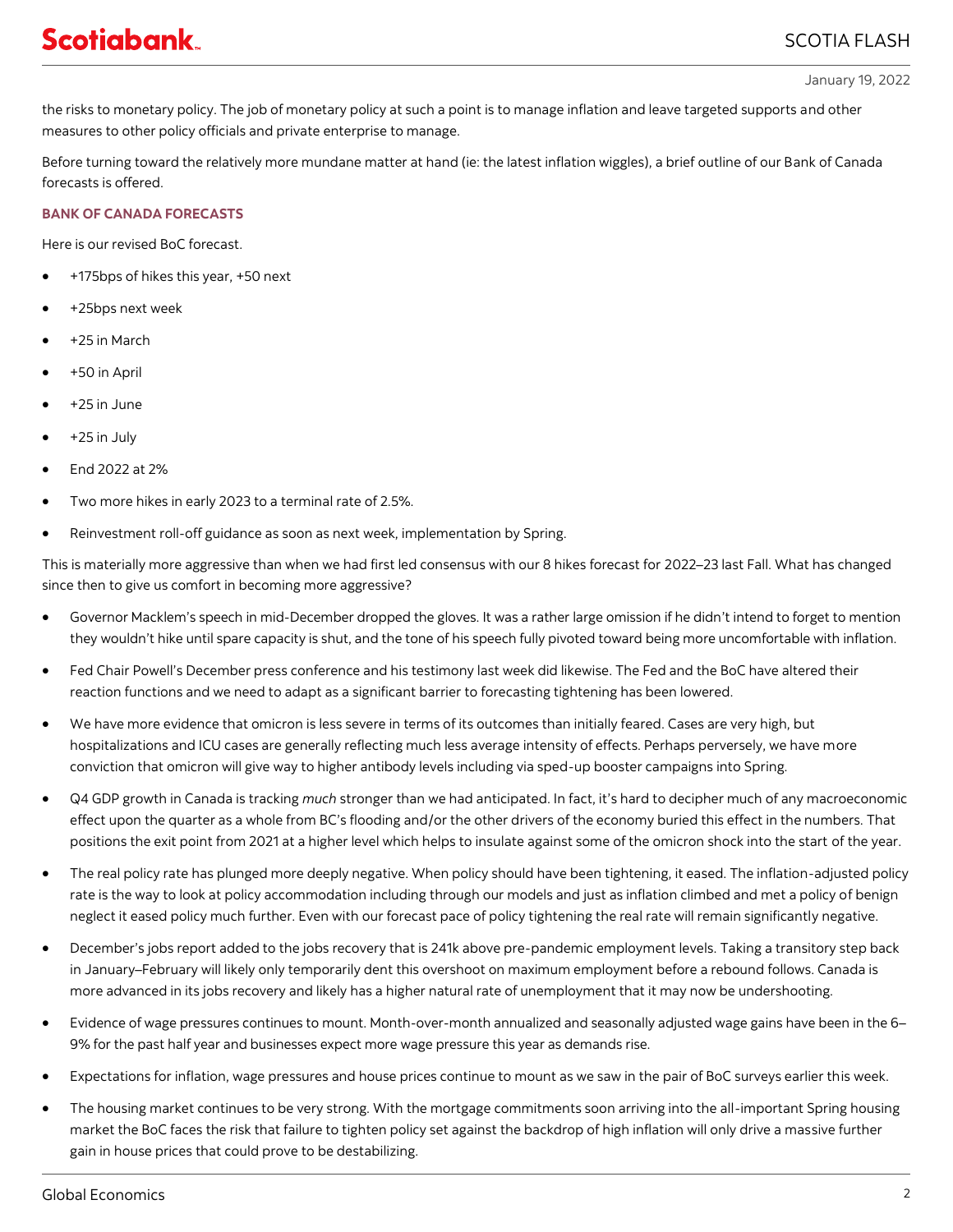### SCOTIA FLASH

#### January 19, 2022

This latter point is important. The BoC would not tighten policy just because of housing, but housing pressures on top of ripping inflation change the equation. Waiting to hike until April or later and doing so tepidly will be too little too late and the BoC would risk wearing full responsibility for another massive gain in house prices, more investor activity than even what we've observed so far, and greater housing imbalances and future vulnerabilities. Mortgage rate commitments will start accelerating in the weeks ahead and into an environment of rising immigration, no supply and a rebounding economy we could see a very strong housing market in the Spring that further strains sustainable housing affordability.

In all, bringing forward rate hikes are the best medicine for attempting to engineer a soft landing. Hard landing risks would rise if the BoC continues to look the other way while maintaining overly accommodative policy.

### **INFLATION LANDED ON THE SCREWS; DETAILS MORE HAWKISH**

Headline inflation landed on-consensus in terms of both the year-over-year rate of 4.8% and the month-ago seasonally unadjusted rate of -0.1%.

However, core inflation edged higher and the month-over-month seasonally adjusted headline gain of 0.3% was stronger than I had anticipated. The average of the three core measures of inflation that were introduced by Macklem's predecessor climbed to 2.9% from 2.7% the prior month (chart 1). All three of the core measures—weighted median, trimmed mean and common component—edged higher. The last time average core inflation was this high was in September 1991 as three decades of inflation targeting are at risk of going up in smoke.

CPI in seasonally adjusted terms was up 0.3% m/m. The month-over-month seasonally adjusted and annualized rate of inflation ex-food and energy was 4.5% in December which indicates there is no loss of pricing pressure at the margin.

Even at that, StatsCan is mismeasuring inflation. True headline inflation is likely running closer to 6–6.1% y/y as argued in the Global Week Ahead. There was zero word from the agency today about its ongoing omission of used vehicle prices versus agencies in the US and UK that seem to have found a solution to the problems.

The collection of charts that follows offer further insight into the drivers. The table at the back provides greater detail including micro charts and z-scores to show how unusual today's price movements are by component compared to recent history.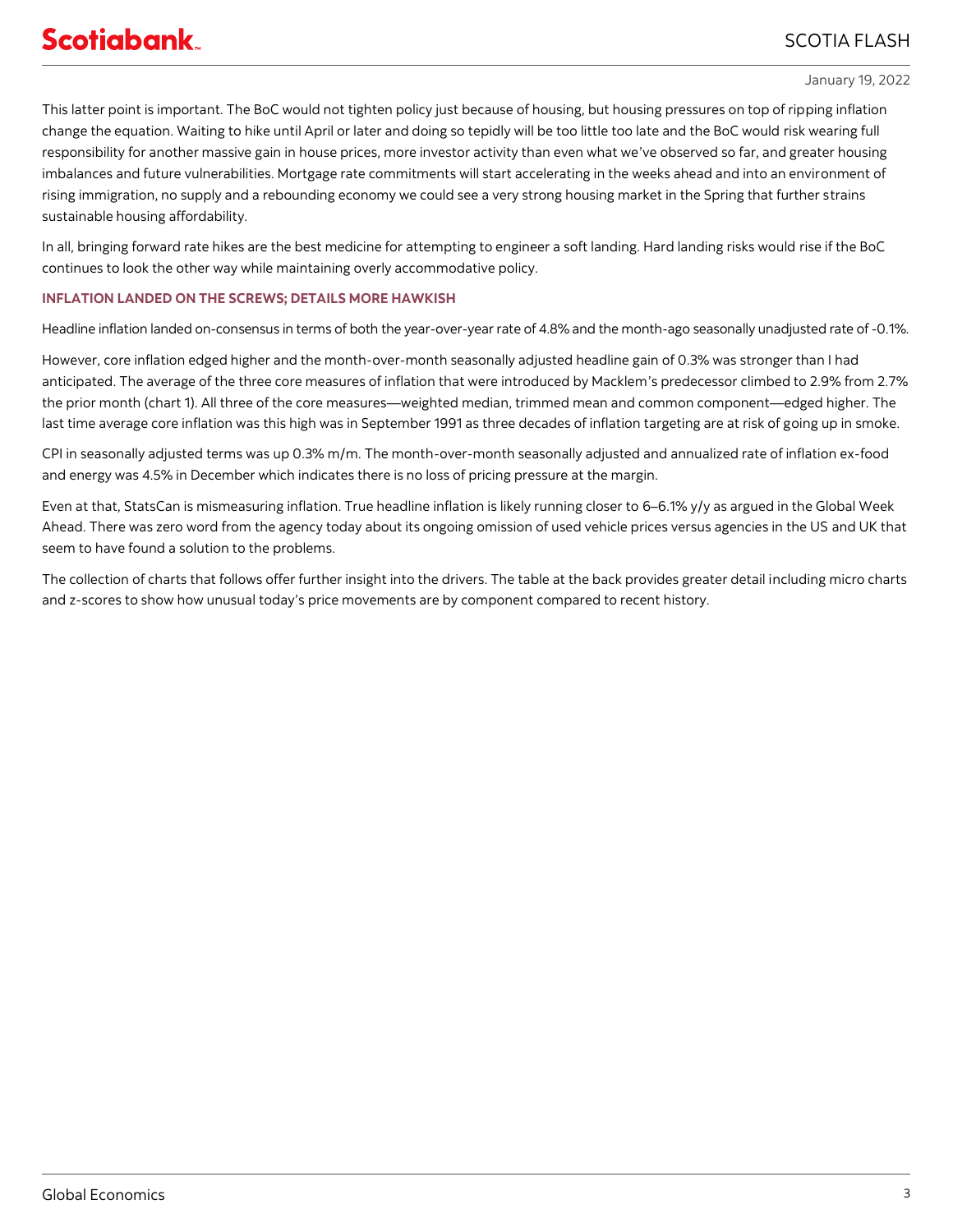### SCOTIA FLASH

January 19, 2022

### **December Detailed Category Contributions to 12-Month Change in Canadian CPI**



#### **Chart 2 Chart 3**

### **December Detailed Category Contributions to Monthly Change in Canadian CPI**

| Air transportation                     |      |
|----------------------------------------|------|
| Homeowners' home & mortgage            |      |
| Homeowners' replacement cost           |      |
|                                        |      |
| Purchase & lease of passenger          |      |
| Fruit & nuts                           |      |
| Rent                                   |      |
| Other owned accom. expenses            |      |
| Other food & non-alc. bev.             |      |
| Bakery & cereal                        |      |
| Electricity                            |      |
| Vegetables                             |      |
| Reading material excl. textbooks       |      |
| Table service restaurants              |      |
|                                        |      |
| Homeowners' maintenance &              |      |
| <b>Travel services</b>                 |      |
| Other passenger vehicle expenses       |      |
| Fast food & take-out                   |      |
| Fish & seafood                         |      |
| Cafeterias & other restaurants         |      |
| Health care goods                      |      |
| Paper, plastic, aluminum foil          |      |
| Education                              |      |
| Furniture & textiles                   |      |
| Services related to furnish. & equip.  |      |
| Personal care services                 |      |
|                                        |      |
| Clothing material                      |      |
| Property tax & other charges           |      |
| Passenger vehicle parts, maint. &      |      |
| Child care & housekeeping services     |      |
| Water                                  |      |
| Tenants' maintenance & repairs         |      |
| Health care services                   |      |
| City bus & subway                      |      |
| Taxi & other commuter service          |      |
| Other household goods & services       |      |
| Rail, highway bus, other               |      |
|                                        |      |
| Household cleaning products            |      |
| Tenants' insurance premiums            |      |
| Other cultural & rec. services         |      |
| Tobacco products                       |      |
| Rec. cannabis                          |      |
| Natural gas                            |      |
| Fuel oil & other fuels                 |      |
| Purchase & operation of rec            |      |
| Dairy & eggs                           |      |
| Rental of passenger vehicles           |      |
| Mortgage interest cost                 |      |
| Communications                         |      |
| Meat                                   |      |
| Household equipment                    |      |
|                                        |      |
| Alcoholic beverages                    |      |
| Footwear                               |      |
| Clothing accessories                   |      |
| Personal care supplies & equip.        |      |
| Rec. equip. & services, excl. vehicles |      |
| Home entertainment equipment           |      |
| Clothing                               |      |
| Gasoline                               | ppts |
|                                        |      |

-0.20 -0.15 -0.10 -0.05 0.00 0.05 0.10 Sources: Scotiabank Economics, Statistics Canada.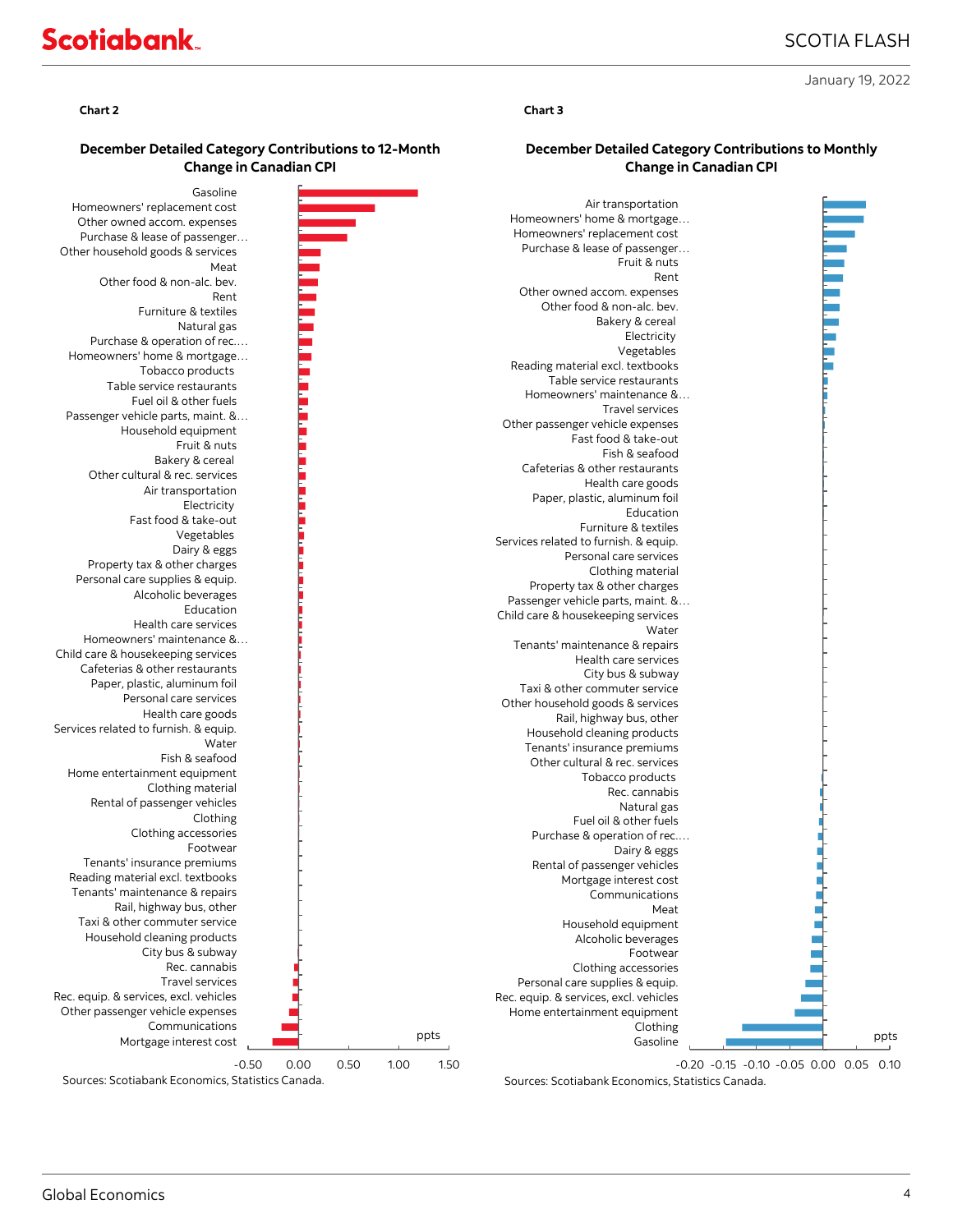### SCOTIA FLASH

**December Detailed Category Monthly Change in Canadian CPI**

January 19, 2022

# **Scotiabank**

#### **Chart 4 Chart 5**

### **December Detailed Category 12-Month Change in Canadian CPI**



Sources: Scotiabank Economics, Statistics Canada.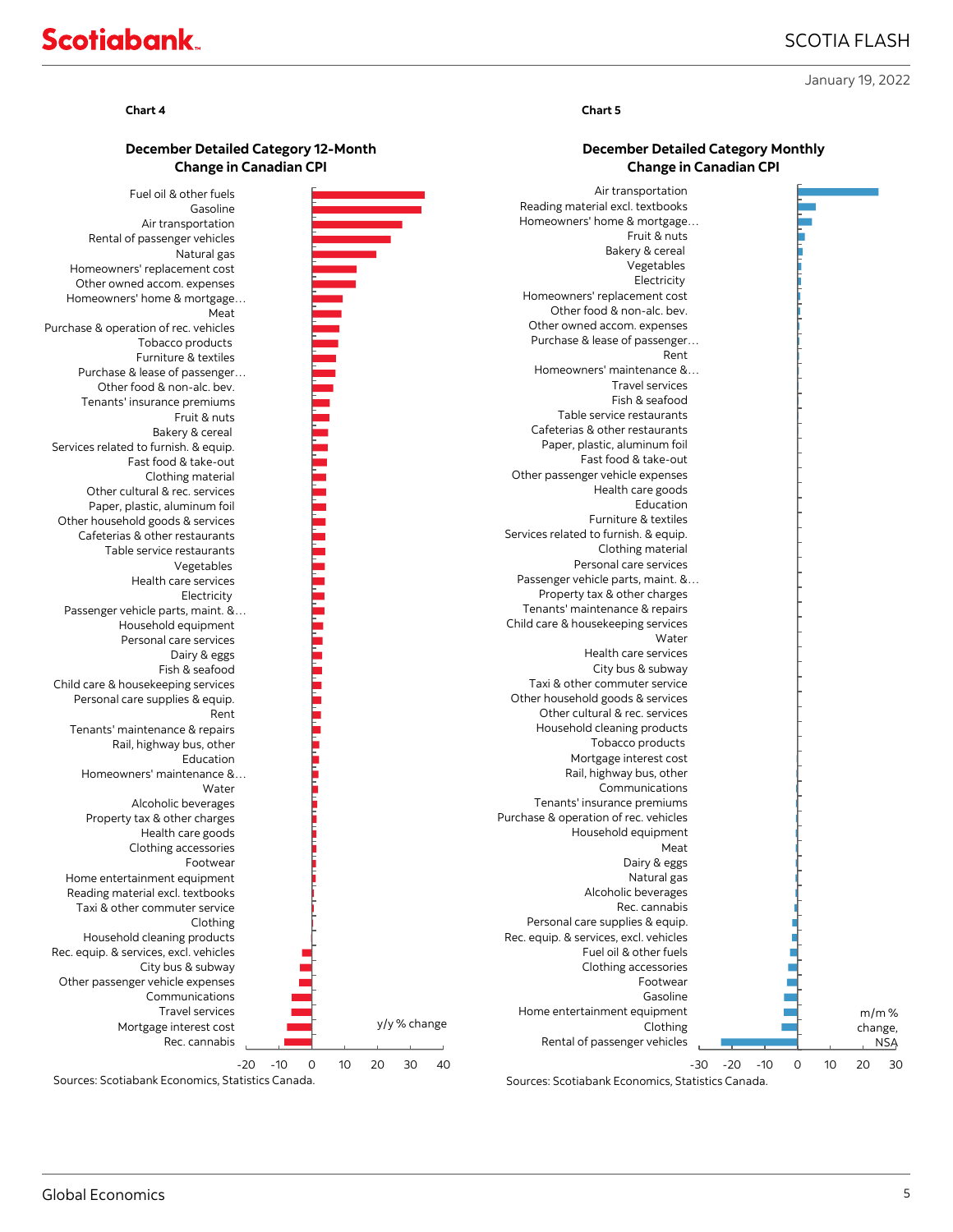### SCOTIA FLASH

January 19, 2022





Sources: Scotiabank Economics, Statistics Canada.



### **Rent Inflation Following House Prices**



Sources: Scotiabank Economics, Statistics Canada, CREA.





17 18 19 20 21 Sources: Scotiabank Economics, Statistics Canada. **Chart 9 Chart 10 Chart 11** 

### **Auto Price Inflation and the C\$**



Sources: Scotiabank Economics, Statistics Canada, Bank of Canada.

**Chart 12**

### **Breakdown of Monthly Changes within Recreation Education and Reading CPI Category**



-12  $-10$ -8 -6 -4 -2 0 2 4 6 8 10 12 Rent Mortgage Interest Co Property Taxes Home & Mortgage Insurance Electricity y/y % change **Housing-Related Inflation**



#### **Food Purchased from Restaurants Inflation**



Sources: Scotiabank Economics, Statistics Canada.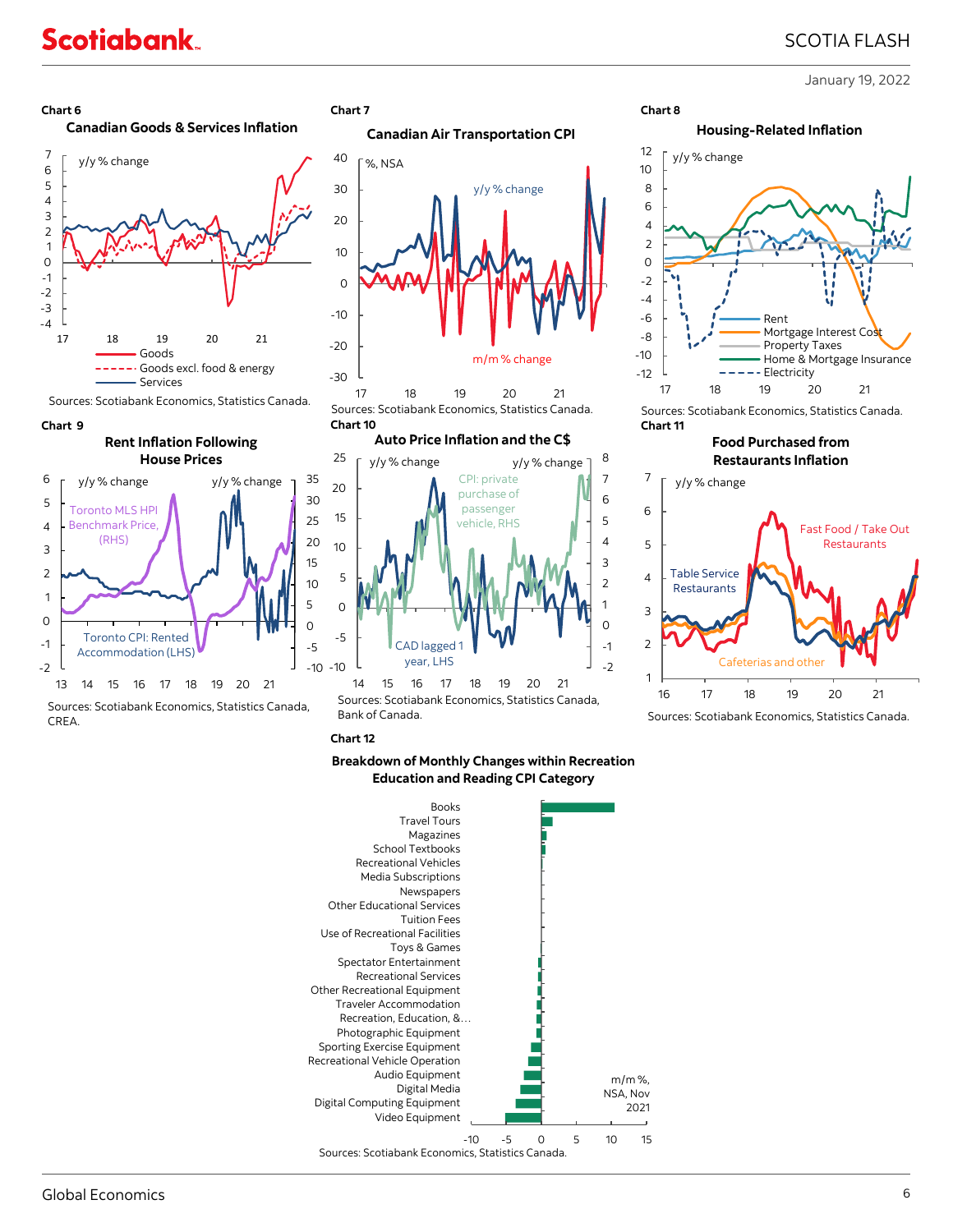## SCOTIA FLASH

January 19, 2022

| Dec 2021                                    |                 |                             |                                                                     |         | Weighted Contributions (ppts)* |                | 5-Year Pre-Pandemic |                |                       | 10-Year Pre-Pandemic |                  |                       |           |         |
|---------------------------------------------|-----------------|-----------------------------|---------------------------------------------------------------------|---------|--------------------------------|----------------|---------------------|----------------|-----------------------|----------------------|------------------|-----------------------|-----------|---------|
| CA INFLATION COMPONENT BREAKDOWN            | y/y %<br>change | 10-year trend               | <b>Pandemic trend</b><br>(Jan 2019-Present) change, NSA change, SA* | $m/m$ % | m/m%                           | Weights<br>(%) | y/y                 | m/m            | 2015-2019<br>avg. y/y | Std. Dev.            | Z-Score          | 2011-2019<br>avg. y/y | Std. Dev. | Z-Score |
| Food                                        | 5.2             |                             |                                                                     | 0.6     | 0.4                            | 16.24          | 0.85                | 0.09           | 2.1                   | 1.7                  | 1.8              | 2.2                   | 1.5       | 2.1     |
| Food, stores                                | 5.7             |                             |                                                                     | 0.7     |                                | 11.74          | 0.67                | 0.08           | 1.7                   | 2.4                  | 1.6              | 2.0                   | 2.0       | 1.8     |
| Meat                                        | 9 <sub>c</sub>  |                             |                                                                     | $-0.5$  | 0.4                            | 2.32           | 0.21                | $-0.0^{\circ}$ | 2.5                   | 3.6                  | 1.8              | 3.4                   | 3.6       | 1.6     |
| Fish & seafood                              | 3.0             | A                           |                                                                     | 0.3     | 0.5                            | 0.44           | 0.01                | 0.0C           | 2.9                   | 1.4                  | $\mathsf{O}.$    | 2.8                   | 2.5       | 0.1     |
| Dairy products & eggs                       | 3.1             |                             |                                                                     | $-0.5$  | $-0.4$                         | 1.62           | 0.05                | $-0.01$        | 0.2                   | 1.5                  | 1.9              | 0.6                   | 1.5       | 1.7     |
| Bakery & cereal products                    | 4.9             |                             |                                                                     | 1.5     | 0.9                            | 1.52           | 0.07                | 0.02           | 0.5                   | 2.1                  | 2.1              | 1.2                   | 2.3       | 1.6     |
| Fruit, fruit prep. & nuts                   | 5.3             |                             |                                                                     | 2.2     | 0.8                            | 1.44           | 0.08                | 0.03           | 1.8                   | 4.4                  | 0.8              | 2.0                   | 3.5       | 0.9     |
| Vegetables & vegetable prep.                | 3.9             |                             |                                                                     | 1.2     | $-0.8$                         | 1.45           | 0.06                | 0.02           | 4.9                   | 6.4                  | $-0.2$           | 3.6                   | 5.8       | 0.1     |
| Other food & non-alcoholic beverages        | 6.5             |                             |                                                                     | 0.8     | 1.2                            | 2.96           | 0.19                | 0.02           | 1.0                   | 1.5                  | 3.6              | 1.3                   | 1.7       | 3.0     |
| <b>Food, restaurants</b>                    | $\mathbf{A}$ .  |                             |                                                                     | 0.2     |                                | 4.50           | 0.18                | 0.01           | 3.0                   | 0.7                  | 1.7              | 2.6                   | 0.7       | 2.0     |
| Table service restaurants                   | 4(              |                             |                                                                     | 0.3     |                                | 2.46           | 0.10                | 0.01           | 2.9                   | 0.6                  | 2.1              | 2.6                   | 0.6       | 2.3     |
| Fast food & take-out                        | 4.6             |                             |                                                                     | 0.1     |                                | 1.48           | 0.07                | 0.00           | 3.2                   | 1.2                  | $\overline{1}$ . | 2.6                   | 1.2       | 1.7     |
| Cafeterias & other restaurants              | 4.1             |                             |                                                                     | 0.2     |                                | 0.56           | 0.02                | 0.0C           | 3.0                   | 0.6                  | 1.8              | 2.6                   | 0.7       | 2.1     |
| <b>Shelter</b>                              | 5.4             |                             |                                                                     | 0.6     | 0.6                            | 30.03          | 1.64                | 0.17           | 1.8                   | 0.6                  | 6.2              | 1.7                   | 0.8       | 4.7     |
| Rented accomm.                              | 2.8             |                             |                                                                     | 0.5     |                                | 6.63           | 0.19                | 0.03           | 1.3                   | 0.8                  | 1.9              | 1.3                   | 0.6       | 2.6     |
| Rent                                        | 2.8             |                             |                                                                     | 0.5     |                                | 6.47           | 0.18                | 0.03           | 1.3                   | 0.8                  | 1.8              | 1.3                   | 0.6       | 2.4     |
| Tenants' insurance premiums                 | 5.4             |                             |                                                                     | $-0.4$  |                                | 0.09           | 0.00                | 0.00           | 1.1                   | 1.6                  | 2.7              | 0.3                   | 1.6       | 3.1     |
| Tenants' maintenance & repairs              | 2.7             | $\sim$                      |                                                                     | 0.0     |                                | 0.06           | 0.00                | 0.00           | 2.2                   | 1.0                  | 0.5              | 2.6                   | 2.2       | 0.0     |
| Owned accomm.                               | 5.8             |                             |                                                                     | 0.7     |                                | 19.73          | 1.15                | 0.13           | 2.3                   | 0.4                  | 8.3              | 1.7                   | 0.8       | 5.0     |
| Mortgage interest cost                      | $-7.6$          |                             |                                                                     | $-0.3$  | $-0.3$                         | 3.43           | $-0.26$             | $-0.01$        | 2.1                   | 3.6                  | $-2.7$           | $-0.1$                | 3.6       | $-2.1$  |
| Homeowners' replacement cost                | 13.6            |                             |                                                                     | 0.9     | 0.9                            | 5.61           | 0.76                | 0.05           | 1.9                   | 1.7                  | 7.0              | 2.1                   | 1.5       | 7.8     |
| Property tax & other charges                | 1 <sup>t</sup>  |                             |                                                                     | 0.0     | 0.1                            | 3.40           | 0.05                | 0.00           | 2.4                   | 0.6                  | $-1.7$           | 2.8                   | 0.7       | $-1.8$  |
| Homeowners' home & mortgage insurance       | 9.3             |                             |                                                                     | 4.4     | 4.4                            | 1.38           | 0.13                | 0.06           | 5.2                   | 2.3                  | 1.8              | 4.5                   | 2.6       | 1.9     |
| Homeowners' maintenance & repairs           | 2.0             |                             |                                                                     | 0.4     | 0.4                            | 1.66           | 0.03                | $0.0^{\circ}$  | 2.0                   | 1.1                  | 0.0              | 2.0                   | 1.4       | 0.0     |
| Other owned accomodation expenses           | 13.4            |                             |                                                                     | 0.6     | 0.6                            | 4.26           | 0.57                | 0.03           | 2.0                   | 1.2                  | 9.4              | 2.4                   | 2.0       | 5.6     |
| Water, fuel, & elec.                        | 8.5             |                             |                                                                     | 0.2     |                                | 3.67           | 0.31                | 0.01           | 0.8                   | 2.1                  | 3.7              | 2.5                   | 3.4       | 1.8     |
| Electricity                                 | 3.8             |                             |                                                                     | 1.1     | 0.5                            | 1.85           | 0.07                | 0.02           | 1.2                   | 4.4                  | 0.6              | 2.5                   | 3.8       | 0.3     |
| Water                                       | 1.8             |                             |                                                                     | 0.0     | 0.2                            | 0.77           | 0.01                | 0.00           | 3.7                   | 0.9                  | $-2.0$           | 4.9                   | 1.4       | $-2.2$  |
| Natural gas                                 | 19.6            |                             |                                                                     | $-0.6$  | $-0.6$                         | 0.77           | 0.15                | 0.0C           | $-1.3$                | 9.0                  | 2.3              | 0.4                   | 10.6      | 1.8     |
| Fuel oil & other fuels                      | 34.2            |                             |                                                                     | $-2.3$  | $-2.3$                         | 0.28           | 0.10                | $-0.0^{\circ}$ | $-0.1$                | 15.5                 | 2.2              | 5.1                   | 14.2      | 2.0     |
| Household operations, furniture & equipment | 2.0             |                             |                                                                     | $-0.2$  | 0.2                            | 14.89          | 0.30                | $-0.02$        | 1.2                   | 1.0                  | 0.8              | 1.4                   | 0.9       | 0.7     |
| Household ops.                              | 0.7             | montany                     |                                                                     | $-0.1$  |                                | 9.79           | 0.06                | -0.01          | 1.3                   | 1.1                  | $-0.6$           | 2.1                   | 1.3       | $-1.1$  |
| Communications                              | -6.             | mu                          |                                                                     | $-0.4$  | $-0.4$                         | 2.73           | $-0.17$             | $-0.02$        | 0.0                   | 2.8                  | $-2.2$           | 1.5                   | 2.9       | $-2.7$  |
| Child care & housekeeping services          | 2.9             |                             |                                                                     | 0.0     | 0.2                            | 0.78           | 0.02                | 0.00           | 3.4                   | 1.4                  | $-0.4$           | 3.3                   | 1.3       | $-0.3$  |
| Household cleaning products                 | $-0.2$          |                             |                                                                     | $-0.1$  | 0.1                            | 0.45           | 0.00                | 0.0C           | 1.3                   | 1.9                  | $-0.8$           | 0.8                   | 1.9       | $-0.5$  |
| Paper, plastic, aluminum foil               | 4.3             |                             |                                                                     | 0.2     | 0.5                            | 0.52           | 0.02                | 0.00           | 2.2                   | 2.2                  | 0.9              | 2.0                   | 2.0       | 1.1     |
| Other household goods & services            | 4.2             |                             |                                                                     | 0.0     | 0.3                            | 5.31           | 0.22                | 0.0C           | 1.8                   | 0.5                  | 5.0              | 2.4                   | 1.1       | 1.7     |
| Household furnishings & equip.              | 5.3             |                             |                                                                     | $-0.3$  |                                | 5.10           | 0.27                | -0.01          | 0.8                   | 1.7                  | 2.6              | 0.1                   | 1.6       | 3.3     |
| Furniture & textiles                        | 73              |                             |                                                                     | 0.0     |                                | 2.22           | 0.16                | 0.0C           | 0.4                   | 2.1                  | 3.2              | $-0.3$                | 2.1       | 3.6     |
| Household equipment                         | 3.4             |                             |                                                                     | $-0.5$  | 0.8                            | 2.40           | 0.08                | $-0.02$        | 0.9                   | 1.7                  | 1.5              | 0.0                   | 1.8       | 1.9     |
| Services related to furnishings & equipment | 4.8             |                             |                                                                     | 0.0     | 0.2                            | 0.34           | 0.02                | 0.0C           | 2.4                   | 1.8                  | 1.3              | 2.7                   | 2.9       | 0.7     |
| Clothing & footwear                         | 1.1             |                             |                                                                     | $-3.9$  | $-0.7$                         | 4.0            | 0.04                | $-0.16$        | 0.6                   | 1.2                  | 0.4              | 0.3                   | 1.4       | 0.6     |
| Clothing                                    | 0.4             |                             |                                                                     | $-4.9$  | 0.0                            | 2.50           | 0.01                | $-0.12$        | 0.5                   | 1.6                  | $-0.2$           | $-0.3$                | 2.1       | 0.3     |
| Footwear                                    | 1.2             |                             |                                                                     | $-3.2$  | $-1.2$                         | 0.57           | 0.01                | $-0.02$        | 0.4                   | 1.2                  | 0.7              | 0.1                   | 1.4       | 0.8     |
| <b>Clothing accessories</b>                 | 1.3             | minnmon                     |                                                                     | $-2.8$  |                                | 0.67           | 0.01                | $-0.02$        | 1.0                   | 1.8                  | 0.2              | 2.3                   | 2.6       | $-0.4$  |
| <b>Clothing material</b>                    |                 | $4.3$ comparation of $\sim$ |                                                                     | 0.0     |                                | 0.26           | 0.01                | 0.00           | 2.2                   | 0.7                  | 3.1              | 2.7                   | 1.2       | 1.4     |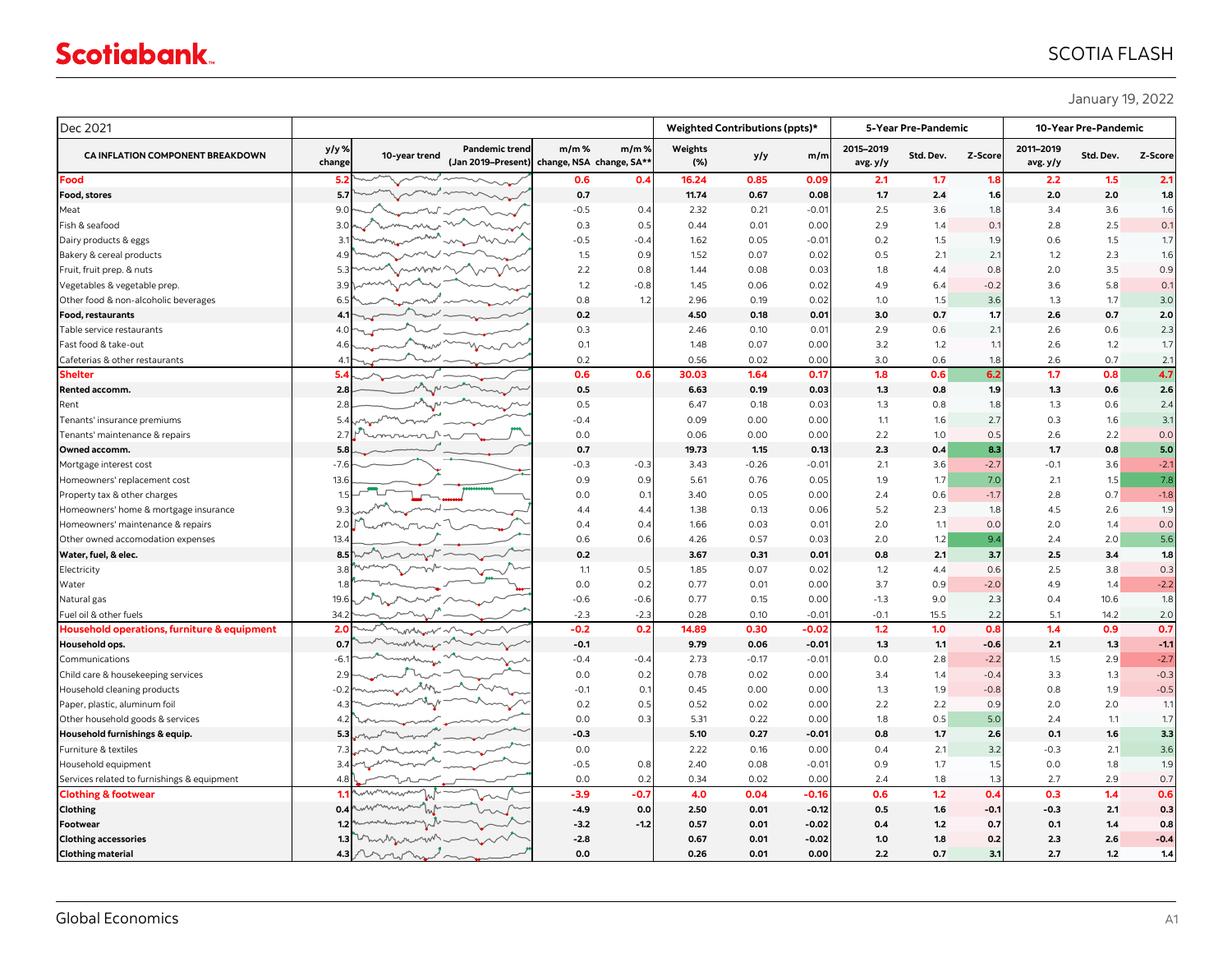### SCOTIA FLASH

January 19, 2022

| y/y%<br><b>Pandemic trend</b><br>$m/m$ %<br>$m/m$ %<br>Weights<br>2015-2019<br>2011-2019<br>CA INFLATION COMPONENT BREAKDOWN<br>Z-Score<br>10-year trend<br>m/m<br>Std. Dev.<br>Std. Dev.<br>y/y<br>(Jan 2019-Present) change, NSA change, SA**<br>change<br>(%)<br>avg. y/y<br>avg.y/y<br>when<br>$-0.3$<br>16.0<br>1.41<br>1.7<br>2.3<br>2.3<br>-0.3<br>$-0.05$<br>3.1<br><b>Transportation</b><br>8.9<br>$-0.9$<br>3.2<br>2.4<br>2.2<br><b>Private trans.</b><br>15.3<br>1.38<br>$-0.13$<br>1.3<br>9.1<br>when in<br>Purchase, lease, rental of passenger vehicles<br>1.9<br>0.3<br>0.49<br>2.3<br>1.5<br>3.3<br>6.81<br>0.02<br>$7.3\text{k}$<br>marmo<br>Purchase & lease of passenger vehicles<br>2.3<br>1.5<br>3.2<br>1.9<br>7.2 <sub>k</sub><br>0.5<br>6.77<br>0.49<br>0.04<br>5.2<br>$-23.3$<br>1.2<br>Rental of passenger vehicles<br>$-22.9$<br>0.04<br>0.01<br>$-0.01$<br>1.4<br>4.4<br>24.0 | 3.0<br>3.2<br>1.6<br>16<br>4.1<br>5.4<br>12.2 | Z-Score |
|----------------------------------------------------------------------------------------------------------------------------------------------------------------------------------------------------------------------------------------------------------------------------------------------------------------------------------------------------------------------------------------------------------------------------------------------------------------------------------------------------------------------------------------------------------------------------------------------------------------------------------------------------------------------------------------------------------------------------------------------------------------------------------------------------------------------------------------------------------------------------------------------------------|-----------------------------------------------|---------|
|                                                                                                                                                                                                                                                                                                                                                                                                                                                                                                                                                                                                                                                                                                                                                                                                                                                                                                          |                                               |         |
|                                                                                                                                                                                                                                                                                                                                                                                                                                                                                                                                                                                                                                                                                                                                                                                                                                                                                                          |                                               | 2.2     |
|                                                                                                                                                                                                                                                                                                                                                                                                                                                                                                                                                                                                                                                                                                                                                                                                                                                                                                          |                                               | 2.2     |
|                                                                                                                                                                                                                                                                                                                                                                                                                                                                                                                                                                                                                                                                                                                                                                                                                                                                                                          |                                               | 3.3     |
|                                                                                                                                                                                                                                                                                                                                                                                                                                                                                                                                                                                                                                                                                                                                                                                                                                                                                                          |                                               | 3.2     |
|                                                                                                                                                                                                                                                                                                                                                                                                                                                                                                                                                                                                                                                                                                                                                                                                                                                                                                          |                                               | 5.6     |
| 0.7<br>5.7<br>$-1.8$<br>8.44<br>0.90<br>$-0.15$<br>1.8<br>2.4<br>Operation of passenger vehicles<br>10.7<br>wmm.                                                                                                                                                                                                                                                                                                                                                                                                                                                                                                                                                                                                                                                                                                                                                                                         |                                               | 1.5     |
| 2.5<br>3.0<br><u>Gasoline</u><br>33.3<br>$-4.1$<br>3.57<br>1.19<br>$-0.15$<br>$-0.6$<br><u>13.5</u><br>$-1.4$                                                                                                                                                                                                                                                                                                                                                                                                                                                                                                                                                                                                                                                                                                                                                                                            |                                               | 2.5     |
| 0.2<br>0.00<br>0.3<br>Passenger vehicle parts, maintenance & repairs<br>3.8<br>0.0<br>2.48<br>0.09<br>1.9<br>5.4<br>16                                                                                                                                                                                                                                                                                                                                                                                                                                                                                                                                                                                                                                                                                                                                                                                   | 0.8                                           | 2.8     |
| Other passenger vehicle expenses<br>0.1<br>0.1<br>0.00<br>2.4<br>2.2<br>2.6<br>$-3.9$<br>2.40<br>$-0.09$<br>$-2.9$                                                                                                                                                                                                                                                                                                                                                                                                                                                                                                                                                                                                                                                                                                                                                                                       | 2.0                                           | $-3.2$  |
| 4.8<br>3.9<br>3.4<br>12.0<br>0.71<br>1.9<br>Public trans.<br>12.0<br>0.09<br>0.08                                                                                                                                                                                                                                                                                                                                                                                                                                                                                                                                                                                                                                                                                                                                                                                                                        | 3.7                                           | 2.3     |
| 1.5<br>0.5<br>$-8.8$<br>2.2<br>Local & commuter transportation<br>$-2.8$<br>0.0<br>0.1<br>0.25<br>0.00<br>$-0.01$                                                                                                                                                                                                                                                                                                                                                                                                                                                                                                                                                                                                                                                                                                                                                                                        | 1.2                                           | $-4.3$  |
| 0.0<br>0.20<br>0.00<br>2.1<br>0.7<br>$-7.6$<br>2.8<br>City bus & subway<br>$-0.01$<br>-3.6                                                                                                                                                                                                                                                                                                                                                                                                                                                                                                                                                                                                                                                                                                                                                                                                               | 1.4                                           | $-4.4$  |
| 0.5<br>0.1<br>0.9<br>Taxi & other commuter service<br>0.5<br>0.0<br>0.05<br>0.00<br>0.00<br>0.8                                                                                                                                                                                                                                                                                                                                                                                                                                                                                                                                                                                                                                                                                                                                                                                                          | 1.2                                           | $-0.3$  |
| 3.1<br>21.3<br>1.2<br>0.30<br>0.07<br>0.06<br>6.2<br>5.7<br>3.9<br>Inter-city transportation<br>24.                                                                                                                                                                                                                                                                                                                                                                                                                                                                                                                                                                                                                                                                                                                                                                                                      | 5.8                                           | 3.5     |
| 0.07<br>6.5<br>6.2<br>3.4<br>4.0<br>Air transportation<br>24.7<br>0.26<br>0.06<br>27.4                                                                                                                                                                                                                                                                                                                                                                                                                                                                                                                                                                                                                                                                                                                                                                                                                   | 6.4                                           | 3.6     |
| 0.04<br>0.00<br>0.00<br>2.7<br>2.0<br>Rail, highway bus, other<br>2.2<br>$-0.4$<br>1.8<br>$-0.3$                                                                                                                                                                                                                                                                                                                                                                                                                                                                                                                                                                                                                                                                                                                                                                                                         | 4.2                                           | 0.1     |
| <b>Health &amp; personal care</b><br>$-0.5$<br>1.4<br>0.4<br>3.1<br>1.3<br>2.6<br>0.0<br>4.68<br>0.1<br>$-0.02$                                                                                                                                                                                                                                                                                                                                                                                                                                                                                                                                                                                                                                                                                                                                                                                          | 0.9                                           | 1.6     |
| 0.1<br>1.3<br>1.1<br><b>Health care</b><br>2.34<br>0.1<br>0.00<br>0.6<br>1.9<br>2.4                                                                                                                                                                                                                                                                                                                                                                                                                                                                                                                                                                                                                                                                                                                                                                                                                      | 0.8                                           | 1.6     |
| 0.1<br>0.5<br>$-0.1$<br>Health care goods<br>0.1<br>1.41<br>0.0<br>0.00<br>0.7<br>1.2                                                                                                                                                                                                                                                                                                                                                                                                                                                                                                                                                                                                                                                                                                                                                                                                                    | 1.1                                           | 1.3     |
| 2.5<br>0.0<br>0.2<br>0.93<br>0.0<br>0.0C<br>2.5<br>2.9<br>Health care services<br>0.6<br>3.9                                                                                                                                                                                                                                                                                                                                                                                                                                                                                                                                                                                                                                                                                                                                                                                                             | 0.8                                           | 1.3     |
| 1.5<br>1.5<br><b>Personal Care</b><br>$-1.1$<br>2.34<br>0.1<br>$-0.03$<br>0.5<br>2.4<br>2.8                                                                                                                                                                                                                                                                                                                                                                                                                                                                                                                                                                                                                                                                                                                                                                                                              | 1.2                                           | 1.1     |
| $-1.5$<br>2.6<br>0.5<br>Personal care supplies & equipment<br>$-0.5$<br>1.71<br>0.0<br>$-0.03$<br>0.4<br>0.9<br>2.9                                                                                                                                                                                                                                                                                                                                                                                                                                                                                                                                                                                                                                                                                                                                                                                      | 1.6                                           | 1.5     |
| 0.0<br>0.3<br>0.63<br>0.0<br>0.00<br>2.9<br>0.7<br>0.4<br>2.7<br>Personal care services<br>3.2                                                                                                                                                                                                                                                                                                                                                                                                                                                                                                                                                                                                                                                                                                                                                                                                           | 1.4                                           | 0.3     |
| 0.0<br>1.7<br>1.3<br>$-0.7$<br>9.40<br>0.2<br>0.8<br>0.3<br>$-0.06$<br><b>Recreation, education &amp; reading</b><br>1.9                                                                                                                                                                                                                                                                                                                                                                                                                                                                                                                                                                                                                                                                                                                                                                                 | 0.9                                           | 0.8     |
| 1.4<br>0.6<br>$-1.16$<br>7.30<br>0.15<br>$-0.08$<br>1.0<br>0.6<br>Recreation<br>2.0                                                                                                                                                                                                                                                                                                                                                                                                                                                                                                                                                                                                                                                                                                                                                                                                                      | 1.2                                           | 1.1     |
| $-0.7$<br>$-0.8$<br>$-1.4$<br>$-2.2$<br>Recreational equipment & services, excl. vehicles<br>$-1.6$<br>2.03<br>$-0.1$<br>$-0.03$<br>1.6                                                                                                                                                                                                                                                                                                                                                                                                                                                                                                                                                                                                                                                                                                                                                                  | 2.0                                           | $-0.4$  |
| Purchase & operation of recreational vehicles<br>$-0.5$<br>0.9<br>1.65<br>0.1<br>$-0.01$<br>2.6<br>1.8<br>3.1<br>1.9<br>mhann.<br>8.3                                                                                                                                                                                                                                                                                                                                                                                                                                                                                                                                                                                                                                                                                                                                                                    | 2.0                                           | 3.3     |
| $-4.1$<br>$-0.6$<br>$-3.8$<br>2.4<br>$-4.9$<br>Home entertainment equipment<br>1.03<br>0.0<br>$-0.04$<br>2.0                                                                                                                                                                                                                                                                                                                                                                                                                                                                                                                                                                                                                                                                                                                                                                                             | 2.2                                           | 2.8     |
| 1.4<br>0.89<br>2.9<br>$-2.4$<br>0.4<br>$-0.1$<br>0.00<br>0.8<br>0.4<br><b>Travel services</b>                                                                                                                                                                                                                                                                                                                                                                                                                                                                                                                                                                                                                                                                                                                                                                                                            | 2.8                                           | $-2.4$  |
| $-0.1$<br>0.1<br>0.1<br>0.00<br>3.5<br>0.7<br>3.4<br>Other cultural & rec. services<br>1.70<br>1.1<br>4.3                                                                                                                                                                                                                                                                                                                                                                                                                                                                                                                                                                                                                                                                                                                                                                                                | 1.4                                           | 0.7     |
| 2.5<br>0.76<br>3.0<br>Educ. & reading<br>2.2<br>2.10<br>0.05<br>0.02<br>1.4<br>$-0.2$                                                                                                                                                                                                                                                                                                                                                                                                                                                                                                                                                                                                                                                                                                                                                                                                                    | 1.1                                           | $-0.7$  |
| 2.2<br>Education<br>0.1<br>0.2<br>1.82<br>0.0<br>0.00<br>2.4<br>$-0.2$<br>3.0<br>1.4                                                                                                                                                                                                                                                                                                                                                                                                                                                                                                                                                                                                                                                                                                                                                                                                                     | 1.2                                           | $-0.7$  |
| 5.5<br>5.5<br>0.28<br>0.0<br>0.02<br>3.8<br>2.8<br>3.2<br>Reading material excl. textbooks<br>0.6<br>$-1.2$                                                                                                                                                                                                                                                                                                                                                                                                                                                                                                                                                                                                                                                                                                                                                                                              | 2.9                                           | $-0.9$  |
| $-0.5$<br>4.80<br>3.2<br>2.7<br>2.5<br>0.0<br>0.1<br>$-0.02$<br>1.2<br>$-0.6$<br>Alcoholic beverages, tobacco & rec. cannabis                                                                                                                                                                                                                                                                                                                                                                                                                                                                                                                                                                                                                                                                                                                                                                            | 1.3                                           | $-0.2$  |
| $-0.59$<br>1.7<br>1.4<br><b>Alcoholic beverages</b><br>2.85<br>0.05<br>$-0.02$<br>0.5<br>$-0.3$<br>1.6                                                                                                                                                                                                                                                                                                                                                                                                                                                                                                                                                                                                                                                                                                                                                                                                   | 0.7                                           | 0.3     |
| 0.0<br>0.55<br>0.0<br>1.8<br>2.0<br>Alc. beverages served in licensed establishments<br>0.2<br>0.00<br>0.6<br>1.3<br>2.7                                                                                                                                                                                                                                                                                                                                                                                                                                                                                                                                                                                                                                                                                                                                                                                 | 0.7                                           | 0.9     |
| Alc. beverages purchased from stores<br>$-0.8$<br>$-0.1$<br>1.7<br>1.1<br>2.30<br>0.0<br>$-0.02$<br>0.7<br>$-0.2$<br>16                                                                                                                                                                                                                                                                                                                                                                                                                                                                                                                                                                                                                                                                                                                                                                                  | 1.1                                           | 0.5     |
| <b>Tobacco products</b><br>$-0.15$<br>0.11<br>0.00<br>5.6<br>1.1<br>1.44<br>2.1<br>4.8<br>8.0                                                                                                                                                                                                                                                                                                                                                                                                                                                                                                                                                                                                                                                                                                                                                                                                            | 2.8                                           | 1.1     |
| 5.6<br>Cigarettes<br>$-0.1$<br>1.34<br>0.1<br>0.00<br>2.1<br>4.8<br>8.0<br>1.1                                                                                                                                                                                                                                                                                                                                                                                                                                                                                                                                                                                                                                                                                                                                                                                                                           | 2.8                                           | 1.1     |
| $-0.3$<br>5.6<br>4.9<br>Other tobacco products & supplies<br>7.4<br>0.11<br>0.0<br>0.00<br>2.0<br>0.9                                                                                                                                                                                                                                                                                                                                                                                                                                                                                                                                                                                                                                                                                                                                                                                                    | 2.6                                           | 0.9     |
| $\sqrt{V}$<br>0.00<br>$-8.4$<br>$-0.91$<br>0.50<br>$-0.04$<br>Rec. cannabis                                                                                                                                                                                                                                                                                                                                                                                                                                                                                                                                                                                                                                                                                                                                                                                                                              |                                               |         |

\*Number may not add due to rounding

\*\* Only available for components that are tracked on a seasonally adjusted basis.

Sources: Scotiabank Economics, Statistics Canada.